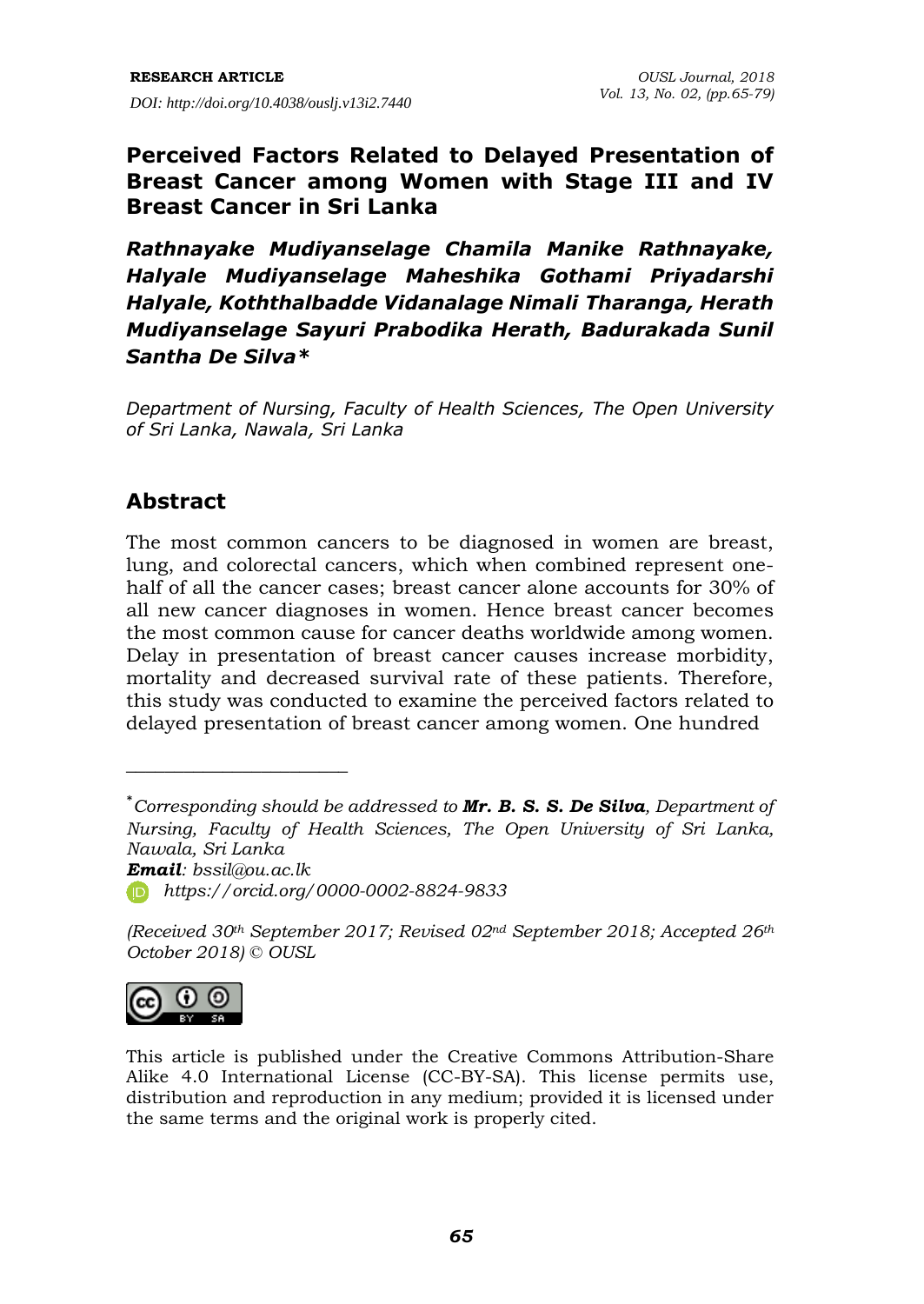and fifty-one female patients with breast cancer stage III and IV, admitted to the Oncology ward and Oncology clinic in the Teaching Hospital, Kandy, were purposively recruited for this quantitative descriptive study. Self-administered questionnaire was used to collect data. Study was conducted during the period January to April 2016. The results highlighted that 67% of patients were unaware of the symptoms of breast cancer. Further, 29% of patients deliberately delayed treatment due to perceived embarrassment in exposing their breasts to medical practitioners; 44% of patients followed the same course of action due to perceived fear of partner abandonment. Significantly, 76% of patients were not aware of self-breast examination method whereas 78% never attended the "Well Women Clinic" (*Suwa Nari Sayanaya*) which is conducted for the improvement of women's health. Furthermore, 83% of the patients did not have family histories of breast cancer. The findings concluded that the lack of awareness among patients on symptoms and the selfbreast examination method, never attending Well Women Clinic, fear of partner abandonment, perceived embarrassment in disclosing breasts to medical practitioners and negative family histories were common factors related to delayed presentation of breast cancer among women. Therefore, it is recommended to establish effective public awareness programs to increase early diagnosis, prognosis, survival rate and improve overall quality of life among patients with breast cancer.

**Key words**: Breast cancer, delayed presentation, women and perceived factors

### **Introduction**

Cancer is an abnormal growth of the cells. When it occurs in the glandular breast tissue, it is known as breast cancer (Asoogo & Duma, 2015). Breast cancer is the most commonly occurring cancer in women and the second most common cancer overall. It is constantly increasing worldwide. Breast cancer accounts for 16% of adult deaths in the world (World Health Organization, 2008). It is estimated that annually, more than one million women are diagnosed with breast cancer (Ferlay et al., 2010). Approximately 40,290 women were expected to die from breast cancer in 2015 (Tarver, 2012). There were over two million new breast cancer cases in 2018 (Bray at el., 2018).

According to the World Health Organization (2008), breast cancer deaths in Sri Lanka reached 1,361 per year or 1.07% of total deaths. A study conducted in Sri Lanka found that most of the patients with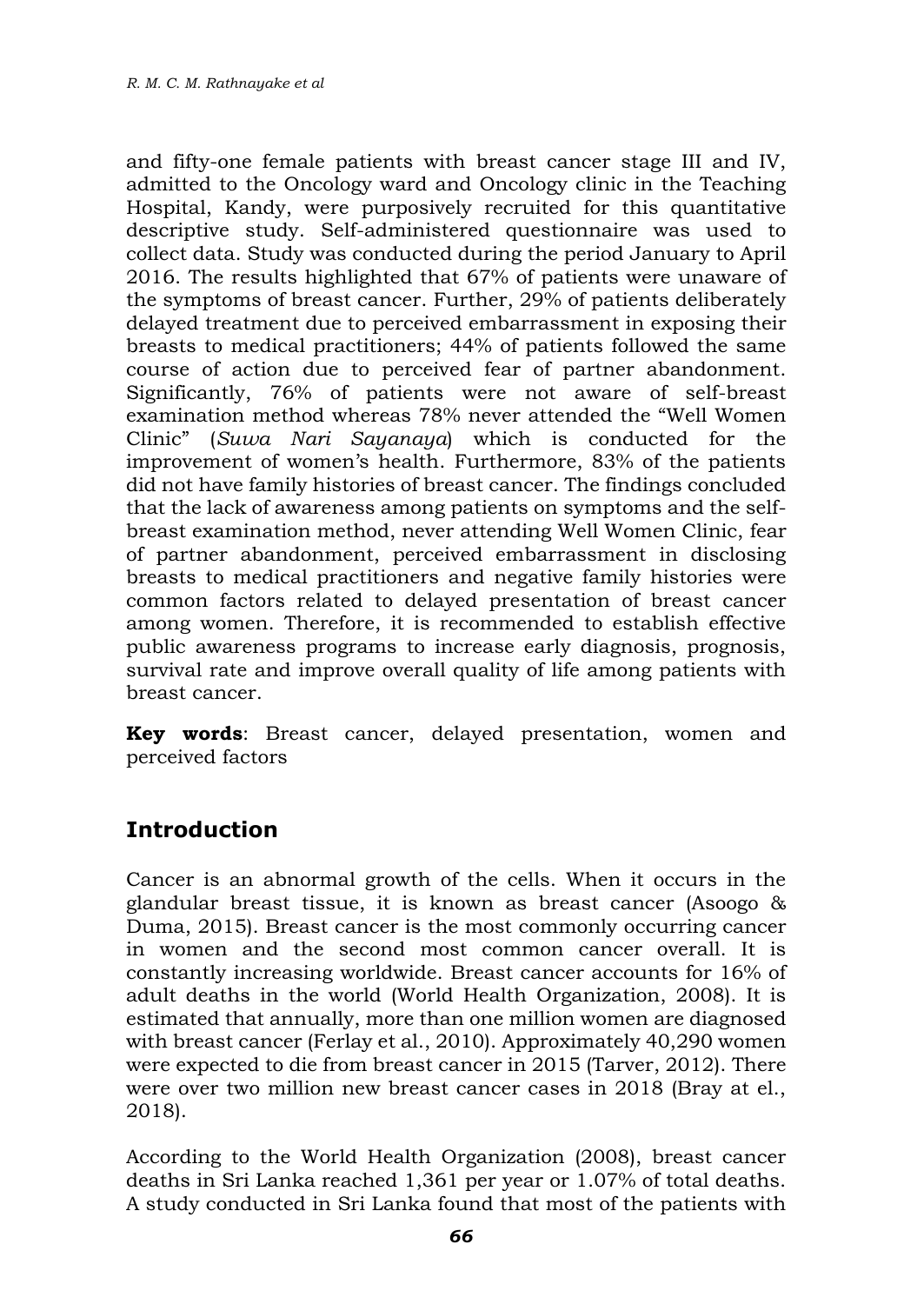breast cancer were detected at an advanced stage which lowered the five-year survival rate (Kumari & Goonewardena, 2011).

Breast cancer can be classified into five stages based on the characteristics of cancer. The stage of the breast cancer further indicates the average five-year survival rate (Table 1). It is also important to determine prognosis and to decide the best treatment option for cancer (National Cancer Control Programme*,* 2016).

**Table 1.** Classification of breast cancer based on cancer Characteristics

| <b>Stage</b> | <b>Extent of spread</b>                                                                           | Average 5 years<br>survival rate $(\%)$ |
|--------------|---------------------------------------------------------------------------------------------------|-----------------------------------------|
|              | Non-invasive cancer                                                                               | 99                                      |
|              | Small invasive cancer (less than 2 cm without<br>spreading to the axillary lymph nodes)           | 90                                      |
| Н            | Invasive cancer (between $2-5$ cm or/with 70<br>lymph nodes invasion)                             |                                         |
| Ш            | Large invasive cancer (more than 5 cm with<br>skin invasion or spread to multiple lymph<br>nodes) | - 40                                    |
| IV           | Widespread<br>or<br>metastatic cancer                                                             | 20                                      |

(Note. Reprinted from *Cancer Incidence Data, Sri Lanka, 2010* of the National Cancer Control Programme Sri Lanka, 2016, Ministry of Health*, 56)*

According to the classification of breast cancer based on cancer characteristics, stage III and IV considered for this study are patients presented with those stages which are irreversible and difficult to cure (Tarver, 2012). Delayed presentation of breast cancer is defined as patients who do not undergo medical consultation even after detecting breast abnormalities by themselves within a 3-month duration (Khan et al., 2015). There are two types of delayed presentation for the diagnosis of breast cancer, namely Patient Delay and System Delay (Asoogo & Duma, 2015). Patient delay is the time interval from onset of symptoms to the act of seeking medical advice. System or Provider Delay is the delay between first clinical appointments to initiation of proper treatment (Asoogo & Duma, 2015). However, in many occasions both types were present together (Montazeri et al., 2003).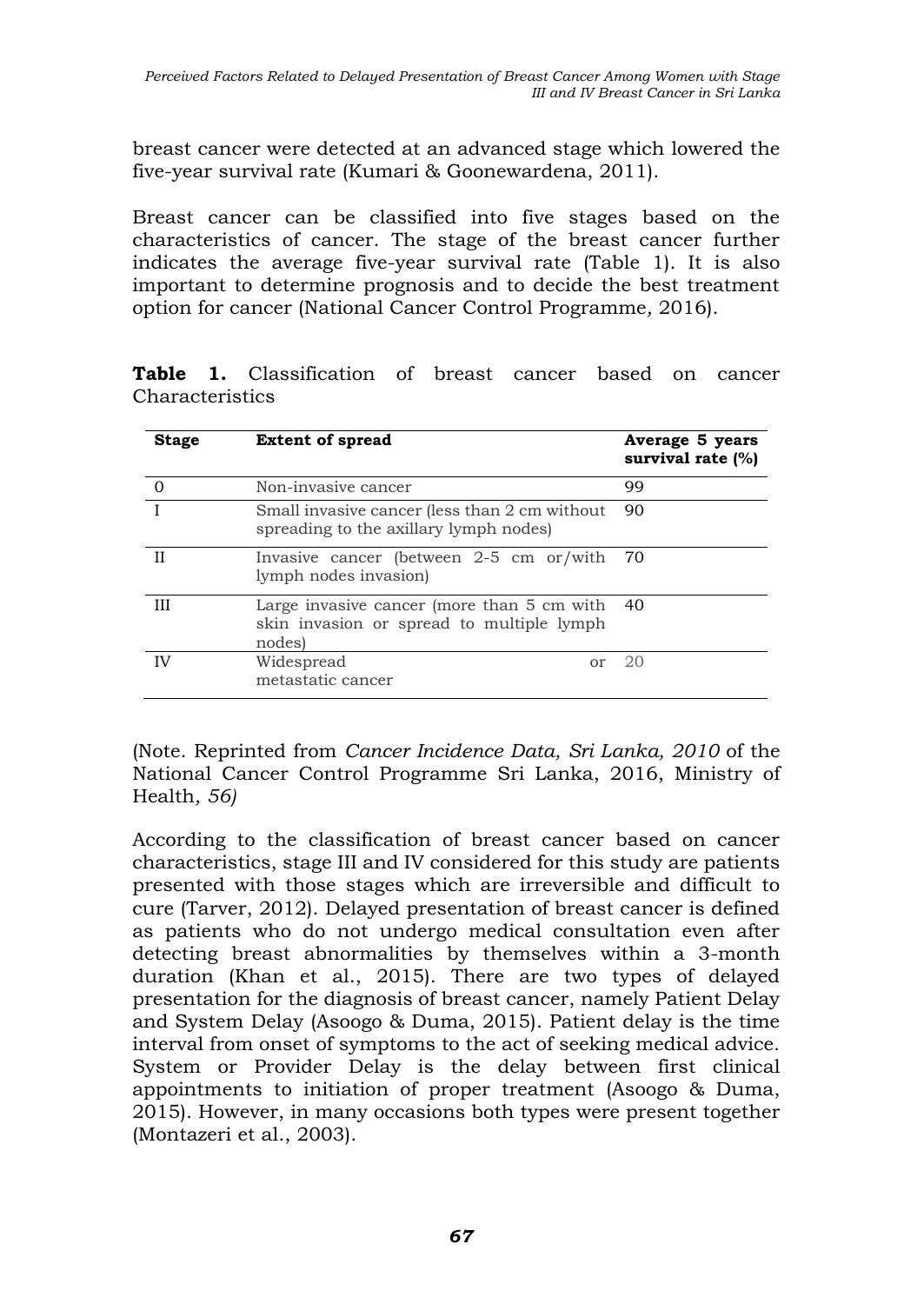Delayed diagnosis of breast cancer causes larger tumor size, increase involvement of the lymph nodes and organ metastases (Asoogo & Duma, 2015). Therefore, the delayed presentation and detection of breast cancer causes poor prognosis thus lowering the rate of survival. It can also have negative effects on the quality of life due to increase psychological stress and the use of more toxic treatment due to the severity of the cancer (Asoogo & Duma, 2015). Therefore, early diagnosis of breast cancer is essential for the proper management and treatment of the disease (Norsa'adah et al., 2011). Early diagnosis increases access to mammographic screening and access to effective treatment that have been reported in developed countries. However, in developing countries low screening and absence of mammography facilities have affected the delayed presentation of breast cancer.

Many factors are associated with delayed presentation of breast cancer such as lack of awareness regarding the symptoms (breast lump, nipple discharge, breast pain, nipple retraction), poor knowledge of screening methods (eg. self-breast examination which includes regular examination of one's own breasts to detect any breast abnormalities), financial difficulties and social stigma (Asoogo & Duma, 2015; Stapleton et al., 2011). Furthermore, majority of patients have delayed seeking medical consultation due to fear for cancer treatment, traditional and spiritual believes; they have also wasted time using alternative medication; social stigma attached to exposing their breasts to health care professionals, poor family support, thoughts or misconceptions such as symptoms were not serious and it would go away immediately (Ali et al., 2008; Asoogo & Duma, 2015; Malik & Gopalan, 2003; Stapleton et al., 2011).

Ferlay et al. (2014) pointed out that almost 50% of breast cancer patients and 58% of breast cancer deaths in the world occurred in the developing countries. This highlighted that breast cancer is a major public health concern and needs the attention of relevant authorities urgently. In Sri Lanka, studies conducted on breast cancer are limited. However, a study conducted in Colombo has found that low income and not attending the Well Women Clinic which is conducted for women's health, causes delayed presentation of breast cancer among Sri Lankan women (Kumari & Gunawardhana, 2011). Perera et al. (2004) revealed that lack of national breast cancer screening programme was one of the main reasons for delayed diagnosis of breast cancer in Sri Lanka. Kuruppu et al. (2015) mentioned that knowledge of risk factors, symptoms, screening/diagnosis methods and services provided to general public through the Well Women Clinic were poor. Therefore, understanding the perceived factors related to delayed presentation of breast cancer is vital in order to establish public awareness programs to encourage women to seek proper health care as early as possible. Women need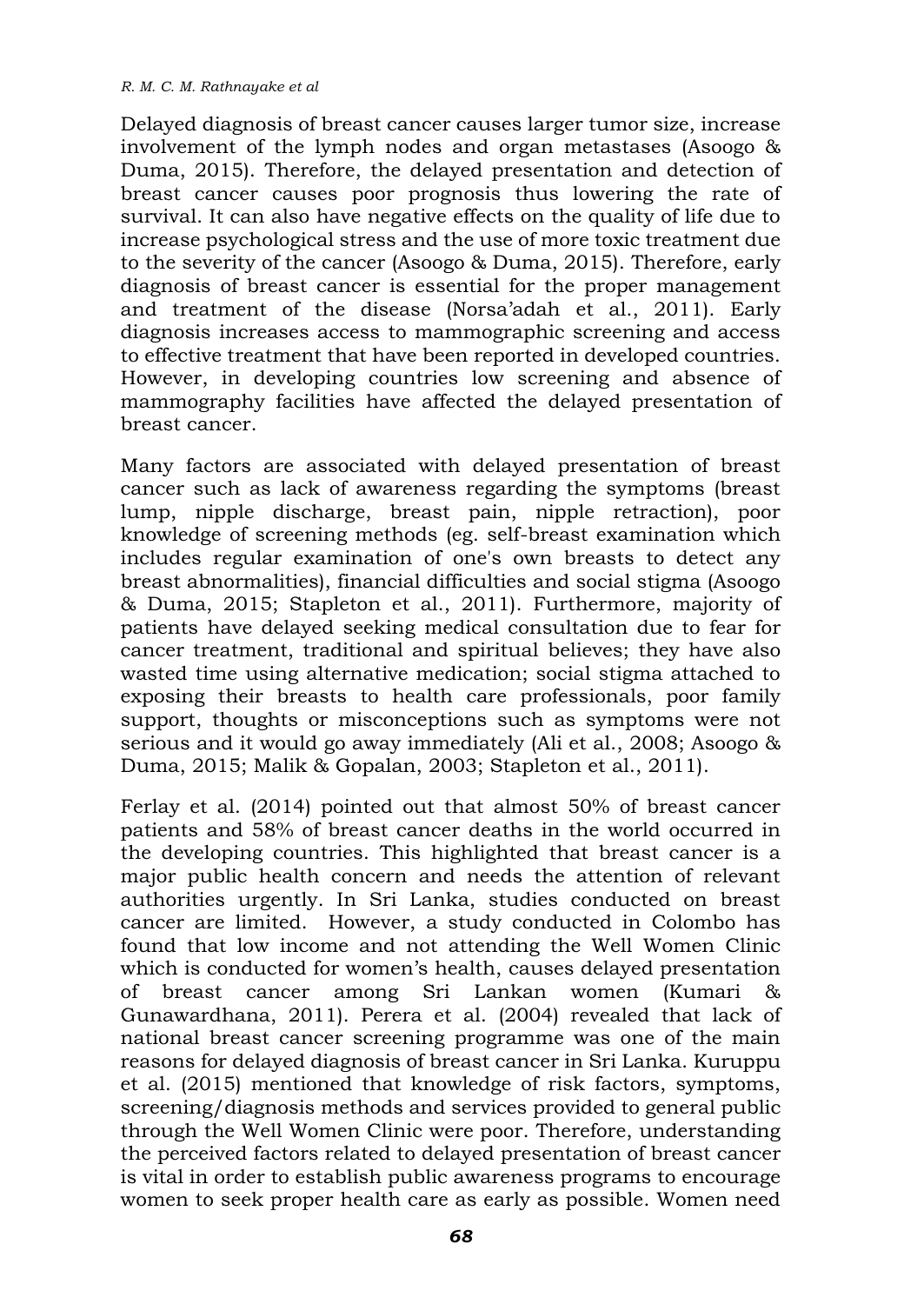to be aware about the clinical symptoms and proper knowledge regarding breast cancer to increase the chance of early detection and thereby minimize mortality and morbidity rates. Therefore, the purpose of the study was to examine the perceived factors related to delayed presentation of breast cancer among female patients with breast cancer stage III and IV in the Kandy Teaching Hospital. The specific objectives of the study were to determine the perceived factors leading to delayed presentation of breast cancer in relation to socio demographic, knowledge, attitudes and socio-economic aspects of these patients.

## **Methodology**

#### *Study design*

A quantitative descriptive research design was utilized in this study. The quantitative research approach is best suited to focus on determining factors and examining causes (Kothari, 2008) on the delayed presentation of breast cancer. As the nature of the descriptive research design, it helps the exploration and description of phenomena in real-life situations of these women with breast cancer. Therefore, the descriptive design helps to describe the perceived socio demographic, knowledge, attitudes and socio-economic factors leading to delayed presentation of breast cancer among women with Stage III and IV breast cancer in Teaching Hospital, Kandy.

#### *Ethical considerations*

Ethical approval was granted by the Ethics Review Committee, Teaching Hospital Kandy. Institutional approval was also obtained from the director of the hospital. Permission was sort from the consultants in female Oncology wards and clinic at Teaching Hospital, Kandy, prior to commencement of the study. Voluntary participation was encouraged. Written informed consent was obtained from every participant after informing benefits and risks of the study (Bailey, 2008). Privacy and confidentiality of participants were assured throughout the study. Participants were convinced about their right to withdraw from study at any time without any penalty.

#### *Study setting and participants*

The study was conducted at the female Oncology wards and clinic at Teaching Hospital Kandy. The Oncology wards and clinic in Teaching Hospital Kandy is responsible for treatment and minimizing of all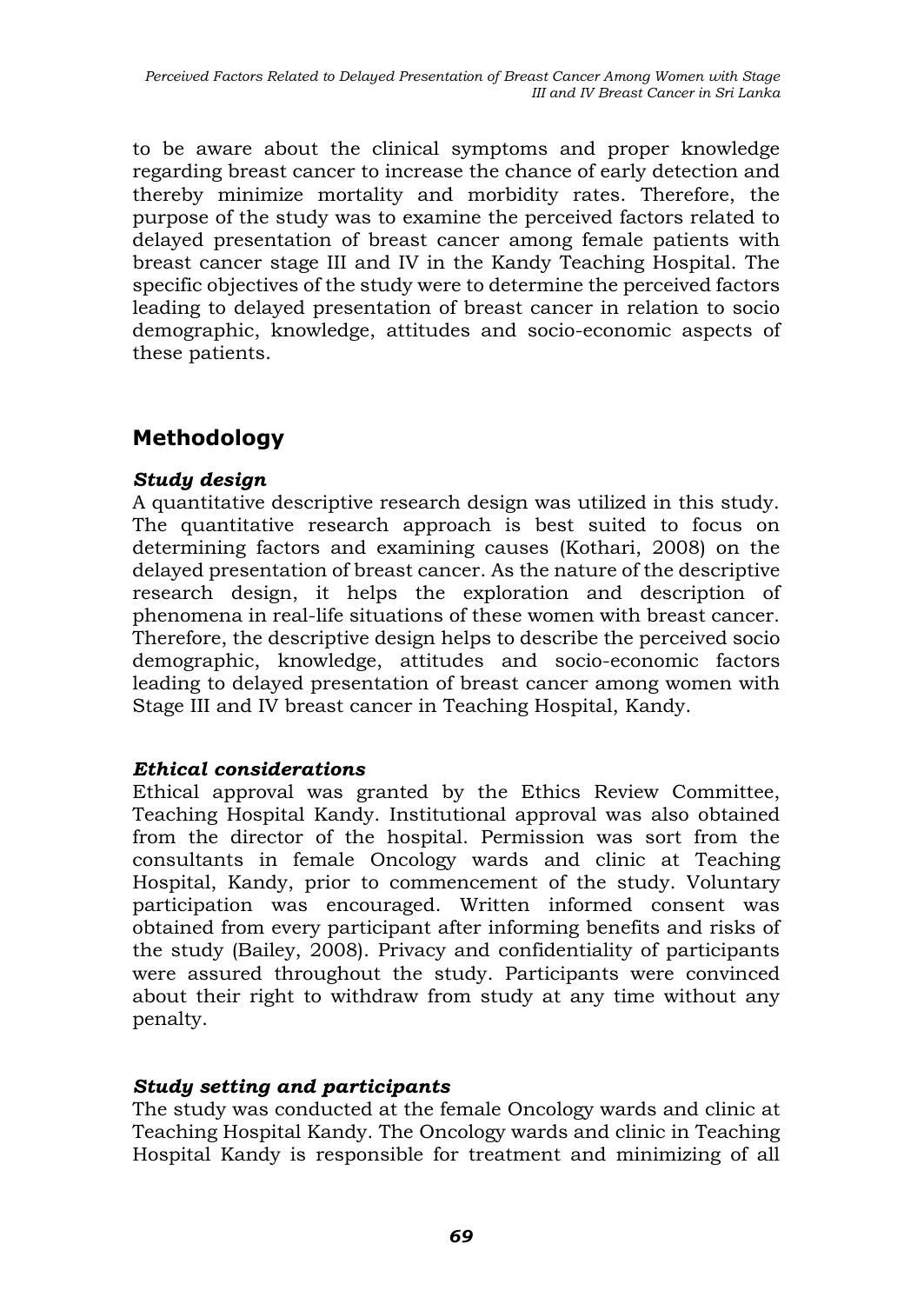cancer incidents in the Kandy district. The female Oncology ward consists of three sections coming under three consultants. Participants were purposively selected for this study as researchers wanted to identify the patients who were in the late stages of breast cancer (stage III and IV). The sample size was calculated based on the Cochran formula (Statistics, 2018) and accordingly 151 female patients attending Oncology wards and clinic at the Teaching Hospital, Kandy were recruited for this study. The women who were histologically diagnosed as breast cancer stage III and IV and aged above 20 years were used as the inclusion criteria.

#### *Data collection and analysis*

Data collection was carried out from January to May 2016. Pre-tested self-administered questionnaire was used to collect data from the study participants. The questionnaire was prepared in English language and translated into Sinhala and Tamil language. It consisted of 47 questions in four parts which contained socio demographic information such as age, education, and religion, knowledge related to symptoms of breast cancer and early diagnosis methods, attitudes such as fear and embarrassment, and socioeconomic factors like transport difficulties and low income which contribute to delayed presentation of breast cancer. Content validity of the questionnaire was assessed by referring to the standard literature and subject experts in the field of Oncology and Community Medicine. Test-retest reliability was maintained. Data analysis was carried out with descriptive statistics using Statistical Package for the Social Science (SPSS) version 22 software.

#### **Results and Discussion**

The response rate was 98.05%. The data was presented under four main categories: socio demographic factors, factors related to knowledge, attitudes and socio-economic factors.

#### *Socio demographic factors*

Among the study participants, majority (55%, n=83) were above 51 years. They were the high-risk group that is vulnerable to breast cancer among the study participants. The mean age of all participants was  $45.5 \pm 1.6$  years (range 27-59 years). Age is considered as the most important risks factor for breast cancer as it gradually increases with age. It is rare for those who are under twenty years. Majority of cases are reported between 45 and 65 years. This is most probably attributed to hormonal imbalance in this age due to menopause (Mensah et al., 2015).

Seventy five percent of patients were married. Furthermore, 83 % of patients were followers of Buddhism. Besides, 33% of patients were educated up to the Advanced Level of General Certificate of Education (G.C.E A/L). The study results further revealed that over one third of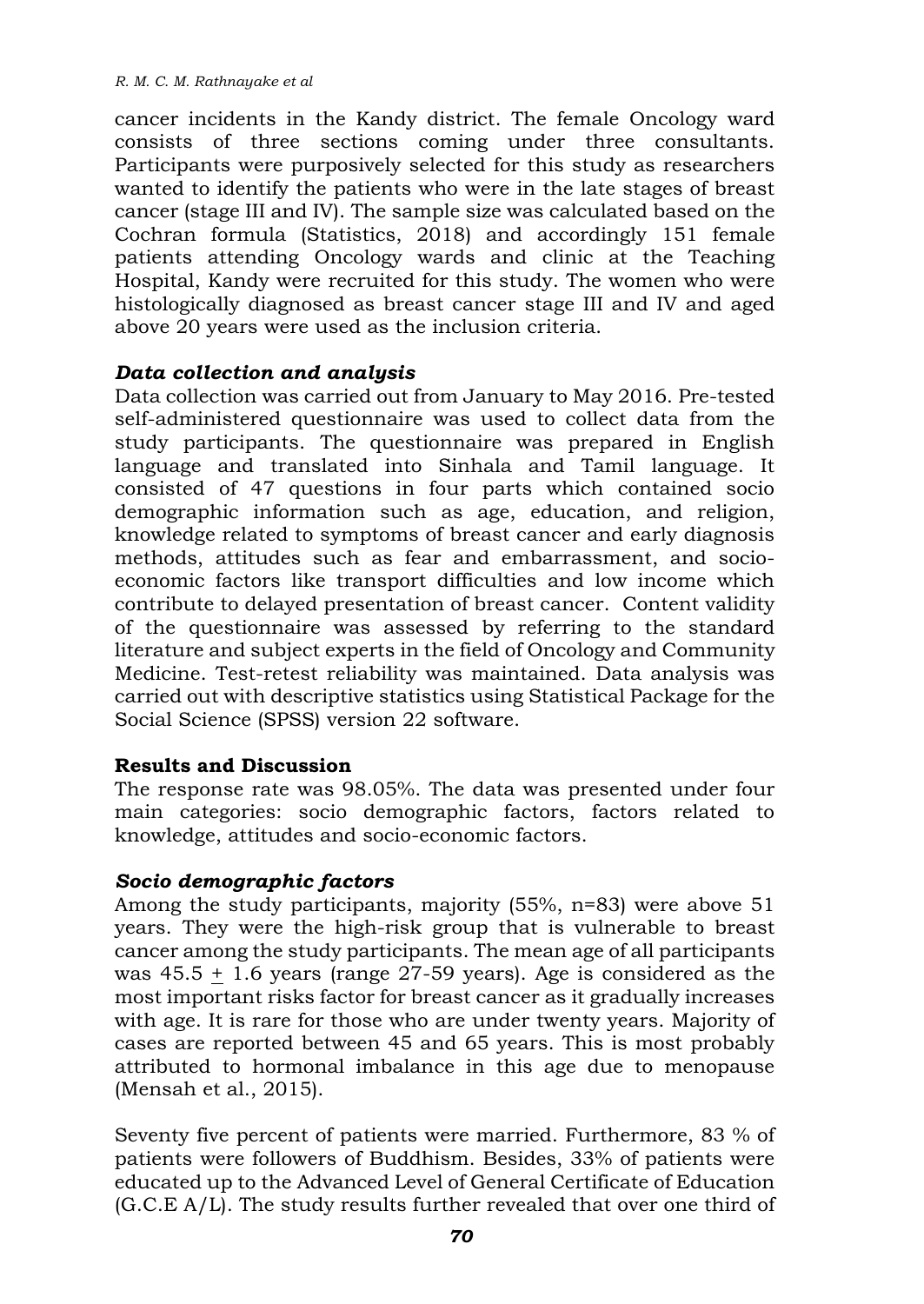late presented patients with breast cancer were educated only up to grade eight (Table 2). This might have highlighted that their deficiency of understanding the symptoms and severity of the disease.

| Socio<br>demographic<br>factors |                     | Frequency<br>(n=151) | (%)  |
|---------------------------------|---------------------|----------------------|------|
| Age                             | $20 - 30$ years     | 3                    | 2.0  |
|                                 | $31 - 40$ years     | 23                   | 15.2 |
|                                 | $41 - 50$ years     | 42                   | 27.8 |
|                                 | >51 years           | 83                   | 55.0 |
| Religion                        | Buddhism            | 126                  | 83.4 |
|                                 | Hindu               | 14                   | 9.3  |
|                                 | Islam               | 11                   | 7.3  |
| Education level                 | No formal education | 17                   | 11.3 |
|                                 | Up to grade 8       | 48                   | 31.8 |
|                                 | Up to $G.C.E O/L$   | 29                   | 19.2 |
|                                 | Up to $G.C.E A/L$   | 49                   | 32.5 |
|                                 | Higher education    | 8                    | 5.3  |
| Civil status                    | Single              | 10                   | 6.6  |
|                                 | Married             | 114                  | 75.5 |
|                                 | Widowed             | 13                   | 8.6  |
|                                 | Divorced            | 14                   | 9.3  |

**Table 2.** Socio demographic factors related to delayed presentation of breast cancer

### *Knowledge related to delayed presentation of breast cancer*

In view of the knowledge regarding breast cancer, 67% (n=101) of delay-presented patients were not aware of breast cancer symptoms. Only 19% (n=28) of patients were aware that the lump could be a breast cancer. The same finding was presented by Montazeri et al. (2003). According to the present study findings, 50% of the participants knew that the breast cancer can be cured if detected early. The study findings highlighted that 60% (n=90) of delaypresented patients with breast cancer have taken medical consultation after three month of initiation symptoms while 21% (n=32) of patients received medical consultation after it became worse.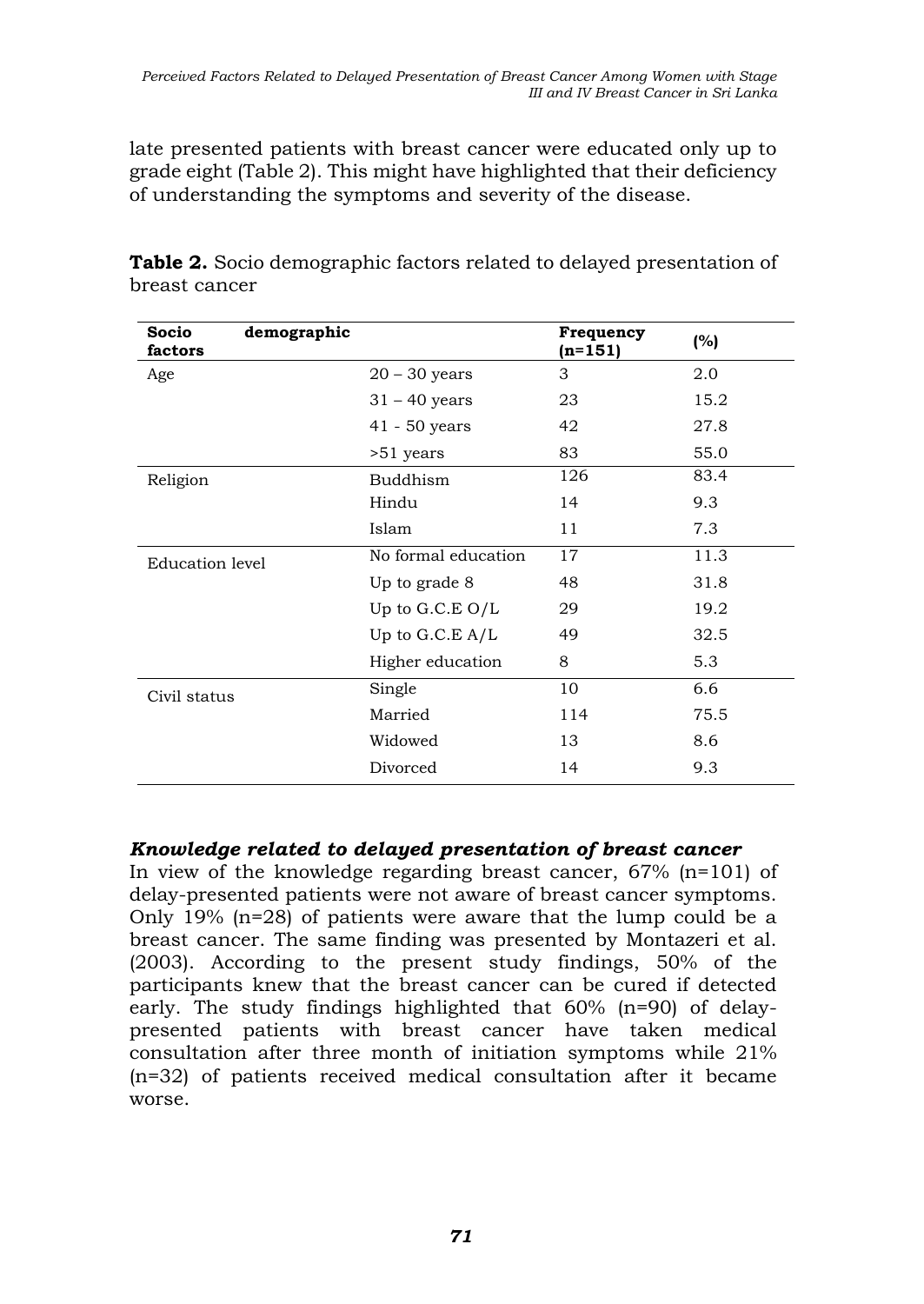| Knowledge related to delayed presentation        | Frequency<br>(n=151) | (%)  |
|--------------------------------------------------|----------------------|------|
| Knowledge of symptoms of breast cancer           |                      |      |
| breast lump may be due to a breast cancer        | 28                   | 18.5 |
| breast pain may be due to a breast cancer        | 15                   | 9.9  |
| breast enlargement may be due to a breast cancer | 5                    | 3.3  |
| nipple discharge may be due to a breast cancer   | 12                   | 8    |
| not known                                        | 101                  | 66.9 |
| Seeking medical consultation for symptoms        |                      |      |
| after it got worse                               | 32                   | 21.2 |
| after three months                               | 90                   | 59.6 |
| as soon as possible                              | 29                   | 19.2 |
| Known that breast cancer can be cured by early   | 75                   | 49.7 |
| detection                                        |                      |      |
| Having knowledge of self-breast examination      | 36                   | 24   |
| Not having knowledge of self-breast examination  | 115                  | 76.2 |
| Never done self-breast examination               | 120                  | 79.5 |
| Knowledge regarding the Well Women Clinic        |                      |      |
| detect illnesses of women                        | 49                   | 32.5 |
| giving health education                          | 14                   | 9.3  |
| Not aware about Well Women Clinic                | 96                   | 63.6 |
| Never attending Well Women Clinic                | 118                  | 78.1 |

**Table 3.** Knowledge related to delayed presentation of breast Cancer

Moreover, 51% (n=77) of patients had thought their symptoms were normal and delayed medical consultation. Fourteen percent of patients delayed taking medical consultation due to heavy work load at home or work place.

The patients who knew self-breast examination method were 24%  $(n=36)$ . However, out of these 36 patients, 5 patients did not practice it. Significantly, 80% (n=120) of patients had never carred out a selfbreast examination. Similar results were presented by a contemporary research carried out in Jordan (Suleiman, 2014). It disclosed that majority of patients with breast cancer presented delay was due to lack of screening for breast cancer or performing selfbreast examination. In Egypt, approximately half of women with breast cancer suffered a similar fate due to the lack of knowledge of self-breast examination (Stapleton et al., 2011). Lannin et al. (1998) pointed out that majority of patients with breast cancer delayed seeking medical consultation due to the failure of identifying initial breast cancer symptoms and not practicing self-breast examination regularly.

Further, the study illustrated that 78% of patients never attended to Well Women Clinic and 64% (n=96) patients had not known about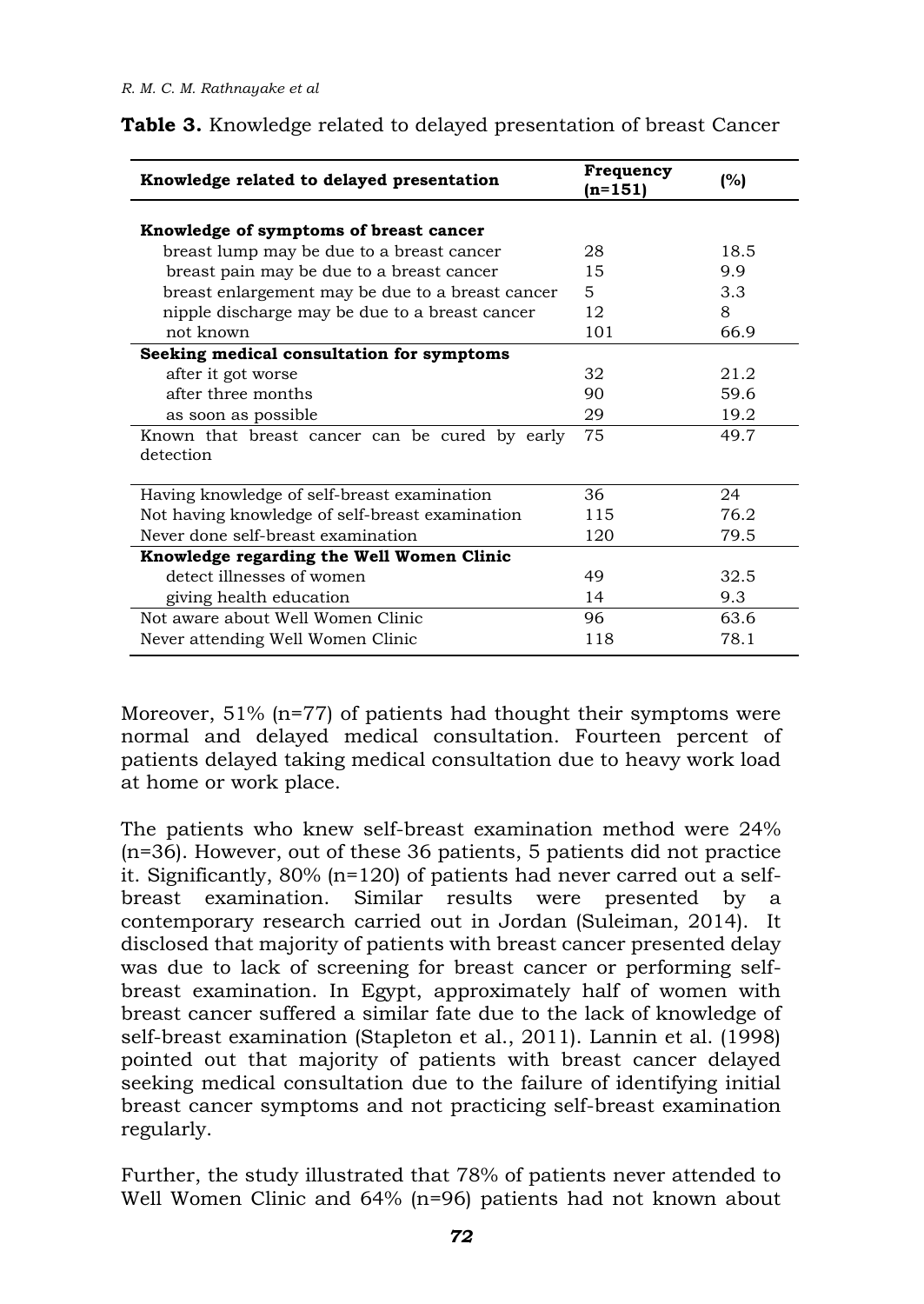this clinic. Even in the United State, it was found that patients with poor attendance to early breast cancer diagnosis centers were reported (Grunfeld et al*.*, 2002). However, the authors further highlighted that the society should be informed that deaths related to breast cancer are attributed to the advanced stages of the disease and reporting too late for medical treatment.

According to the present study 20 % of patients wasted time on indigenous and alternative traditional medication after detecting symptoms (Fig. 1). Globally, complementary and alternative medicines are common among women with breast cancer due to cultural influences. This is one of the main reasons for delayed presentation of breast cancer (Donker et al. 2015). Two main types of alternative medicine were identified by Donker et al. (2015). These were local based therapies (spiritual/prayer/traditional healer/herbal therapy), and foreign-based therapies (acupuncture/homoeopathy/Chinese medicine). Many studies have shown that patients with breast cancer relied mainly on alternative medicine after detecting breast cancer symptoms, to heal or cure the disease especially in the initial stage of the breast cancer (Ali, et al., 2008; Asoogo & Duma, 2015; Malik & Gopalan, 2003; Stapleton et al., 2011).





### *Attitudes related to delayed presentation of breast cancer*

When considering the attitudes of delayed presented patients, 38% (n=58) were afraid of hospitalization and surgery. As shown in the table 4, 29% (n=43) of participants were embarrassed at exposing their breast to a medical practitioner. It was one of the main causes for seeking medical consultation quite late. However, contribution of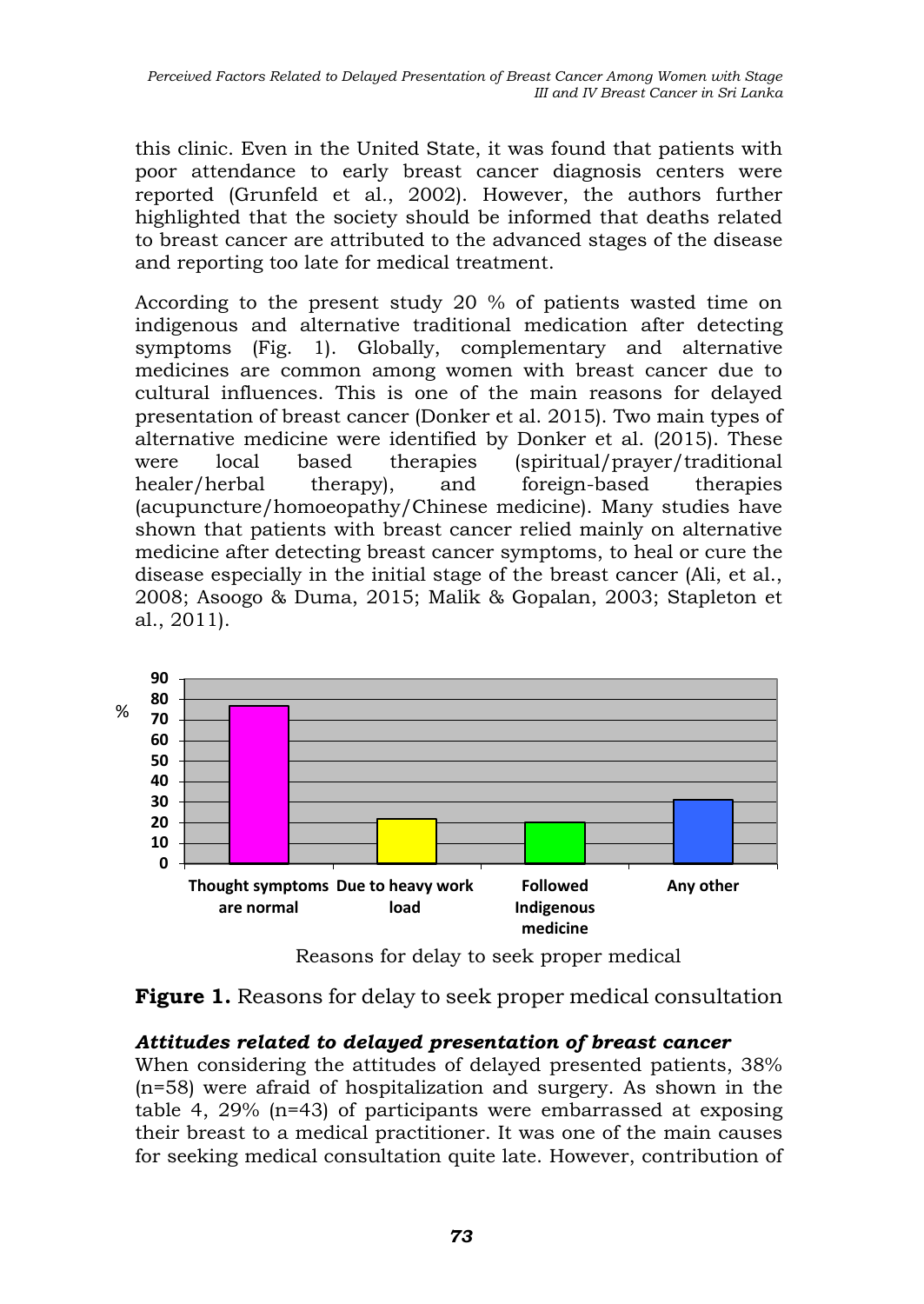other psychological factors such as: fear of unbearable pain during treatments  $(30\%$ , n=46), fear of losing a breast  $(29\%$ , n=43), fear of partner abandonment (44%, n=67) cannot be disregarded. Study results further highlighted that 31% of participants believed that after getting cancer treatment, the disease condition could get worse (Table 4). Asogo & Duma (2015) argues that the negative thoughts such as fear of detecting breast abnormality, fear of partner abandonment, social stigma attached to exposing breasts to health care professionals were barriers to early detection of breast cancer cases. Moreover, the results highlighted that about one third of the patients with breast cancer delayed seeking medical consultations due to the fear for loss of the breast/mastectomy and chemotherapy which are the most common treatments for breast cancer management (Table 4).

| Attitudes related to delayed presentation                      | Frequency<br>(n=151) | (%)  |
|----------------------------------------------------------------|----------------------|------|
|                                                                |                      |      |
| Fear of hospitalization and surgery                            | 58                   | 38.4 |
| Embarrassment in exposing breasts to a medical<br>practitioner | 43                   | 28.5 |
| Believe about prayers                                          | 48                   | 31.8 |
| Afraid of losing a breast                                      | 44                   | 29.1 |
| Fear for cancer treatment                                      | 46                   | 30.4 |
| Fear of partner abandonment                                    | 67                   | 44.4 |
| After treatment disease get worse                              | 64                   | 42.4 |

**Table 4.** Attitudes related to delayed presentation of breast Cancer

#### *Socio economic factors related to the delayed presentation of breast cancer*

When considering the living area, 62% (n=94) of patients belonged to rural areas. Twenty four percent of patients had more than 10 kilometers from their home to nearest medical center. Eighty six percent of study participants had therefore used public vehicles as their transport method to reach a hospital. Therefore, the study results emphasized that living in rural areas, distance from the medical center (more than 10 kilometers) and use of public transport also triggered for delayed presentation of breast cancer. Even a study conducted in the United State found that majority of patients sought medical advice late as a result of transportation problems (Lannin et al., 1998). Stapleton et al. (2011) found that majority of the Egyptian women delayed seeking medical consultation due to the long distance between their homes to the cancer center. Longer travelling time and use of public transport system may limit access to health care. Similar studies carried out in India (Ali et al., 2008) and Pakistan (Khan et al., 2015) supported this study findings.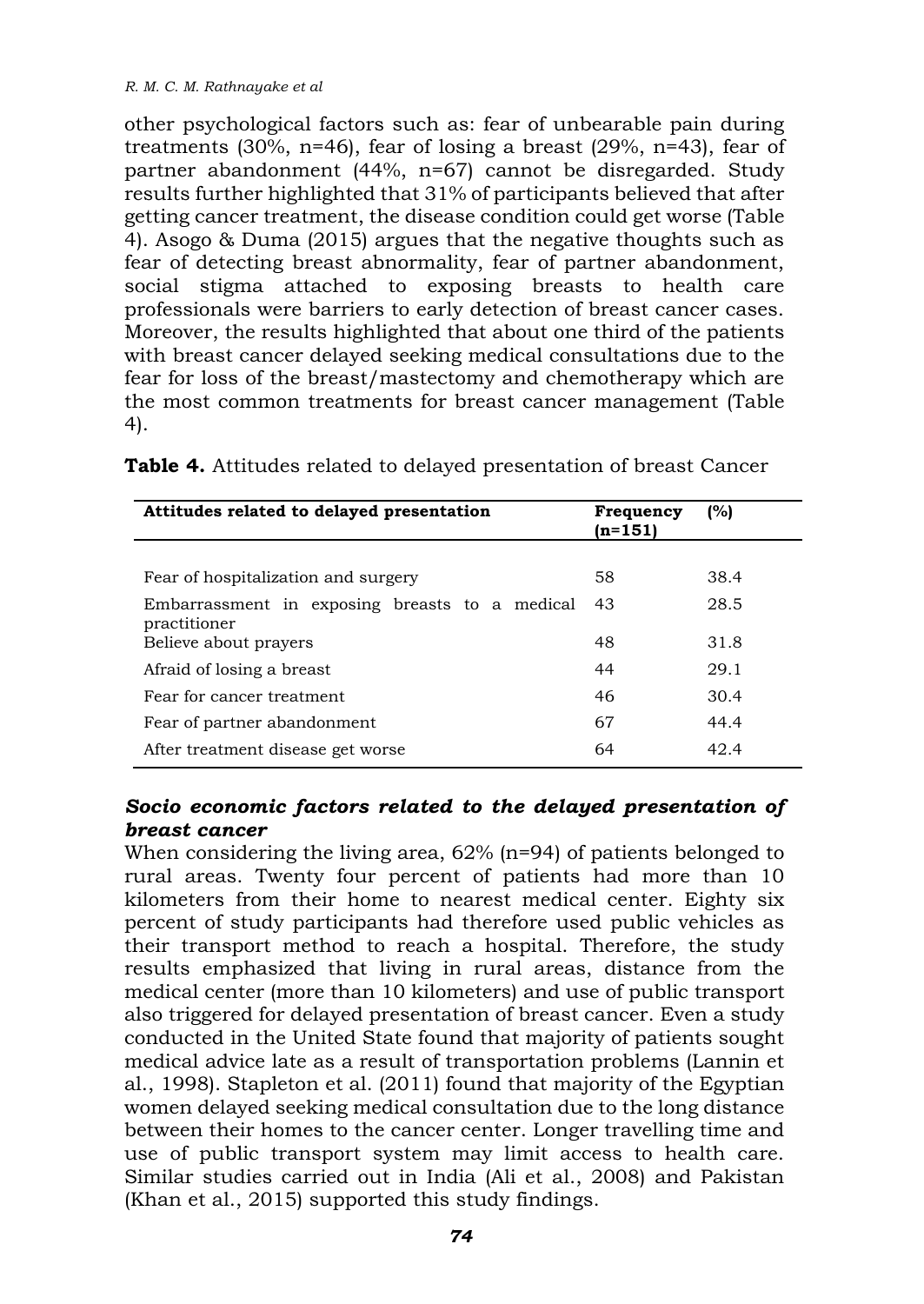The study results further revealed that  $83\%$  (n=125) of patients did not have family histories of breast cancer. The patients who had family histories of breast cancer were only 17.2% (n=26). However, they also delayed seeking proper medical consultation. Moreover, only 22% of patients with breast cancer stage III and IV were employed while 56% had monthly family income less than 10,000 Sri Lankan rupees. (Table 4). Thus, poverty and financial difficulties have been the causes for the delay in seeking medical treatment in the developing as well as developed countries (Anyanwu, 2008; Arndt et al*.,* 2002). Donker et al. (2015) identified that there were two main dimensions of access to health care: physical access and economic access. Moreover, the economic access to health care also affected the seeking medical consultation for breast cancer as it was expensive (Donker et al., 2015). However, in Sri Lanka free health care facilities are available but the overcrowding and the time it takes to obtain treatments (eg. Mammography) might influence the use of such facilities.

| <b>Socio Economic Factors</b>           | Frequency<br>(n=151) | (%)  |
|-----------------------------------------|----------------------|------|
|                                         |                      |      |
| Living in rural area                    | 94                   | 62.3 |
| Transport by public vehicles            | 129                  | 85.4 |
| Monthly income below Rs. 10,000.00      | 54                   | 35.8 |
| Distance for medical center above 10 Km | 37                   | 24.5 |
| Negligence by family members            | 119                  | 78.8 |
| Family history of breast cancer         | 26                   | 17.2 |

**Table 5**. Socio economic factors related to the delayed presentation of breast cancer

# **Conclusion**

The results of the study highlighted that the lack of awareness among patients regarding the symptoms such as breast lump, nipple discharge, breast or nipple pain, breast enlargement, and nipple retraction. Early detection methods such as self-breast examination and lack of awareness about the Well Women Clinic were common perceived factors related to delayed presentation of breast cancer among women in the Teaching Hospital Kandy. The study results further emphasized that socio economic factors such as low family income, living in rural areas, use of public transport system to reach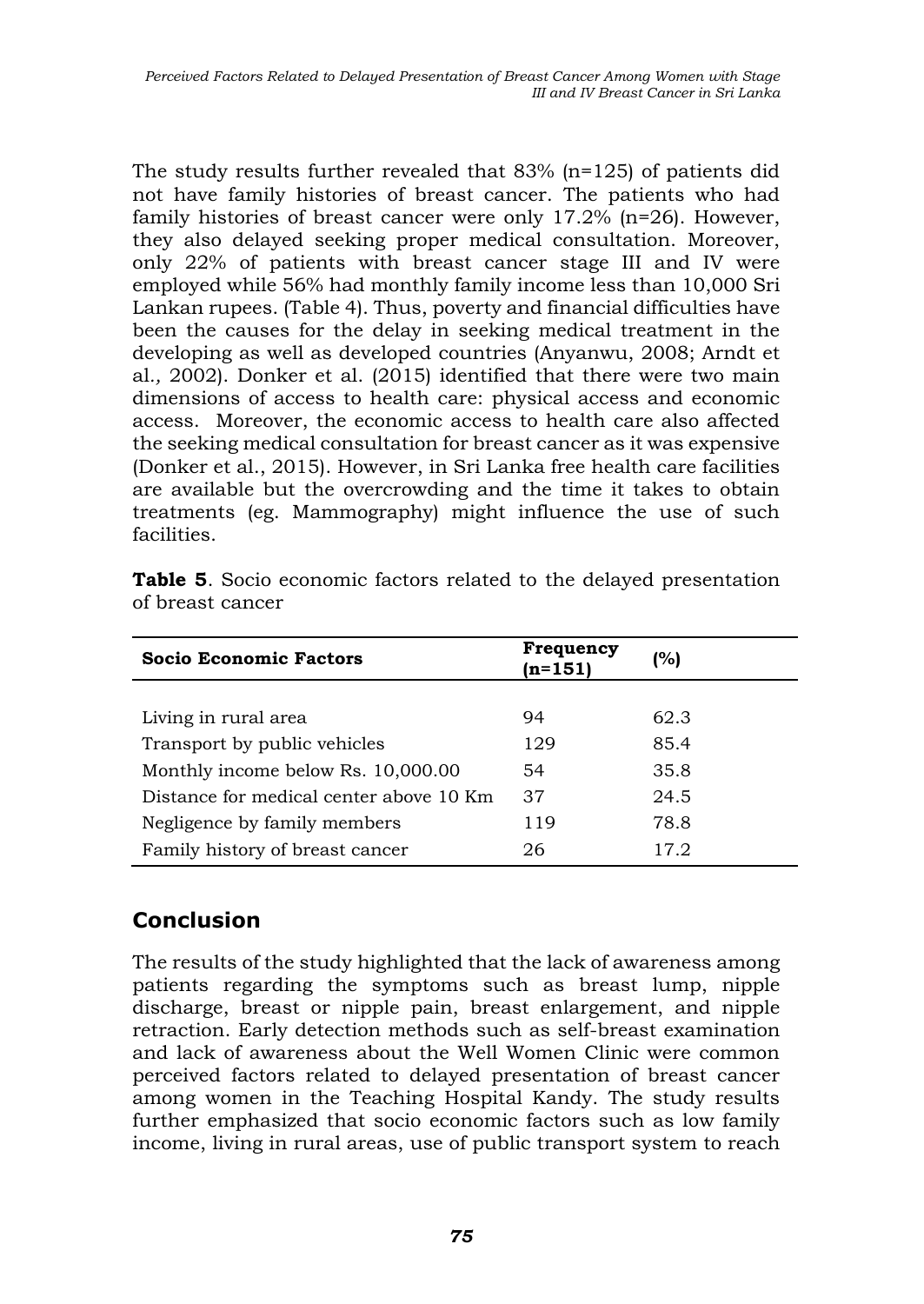health centres, and negative family history were common. Negative attitudes such as the fear of losing a breast, fear of partner abandonment, perceived embarrassment in exposing breasts to health care professionals, belief that the disease would get worse after treatment were contributed to delayed presentation of breast cancer. Moreover, use of indigenous and traditional medication cannot also be disregarded.

The study recommends the establishment of effective public awareness programs about breast cancer thus addressing early detection through self-breast examination and the need for seeking health care as early as possible. Furthermore, expansion of health care facilities all over the country for diagnosis and treatment of breast cancer is essential. Extending the role of nurse and allied health professionals may also be a way of strengthening the health care services related to breast cancer diagnosis and management. Moreover, establishment of mammography services and advancement of breast reconstruction techniques could minimize delayed presentation and optimize cancer treatment outcomes. This will help to increase prognosis, survival rate and improve quality of life among patients with breast cancer. Further studies on the topic should be carried out to expand and to collaborate with the present findings of this study to minimize delayed presentation of breast cancer. Ultimately this will further help to minimize morbidity and mortality associated with breast cancer in Sri Lanka.

## **Acknowledgments**

We would like to thank all the patients who participated in this study and the staff members of the Oncology clinic and the female Oncology ward, Teaching Hospital, Kandy for their kind cooperation during data collection.

## **References**

- Ali, R., Mathew, A., & Rajan, B. (2008). Effects of socio-economic and demographic factors in delayed reporting and late-stage presentation among patients with breast cancer in a major cancer hospital in South India. *Asian Pacific Journal of Cancer Prevention*, *9*(4), 703-7.
- Anyanwu, S. (2008). Temporal trends in breast cancer presentation in the third world. *Journal of Experimental & Clinical Cancer Research*, *27*(1), 17-20. [https://doi.org/1](https://doi.org/10.1037/arc0000014)0.1186/1756-9966-27-17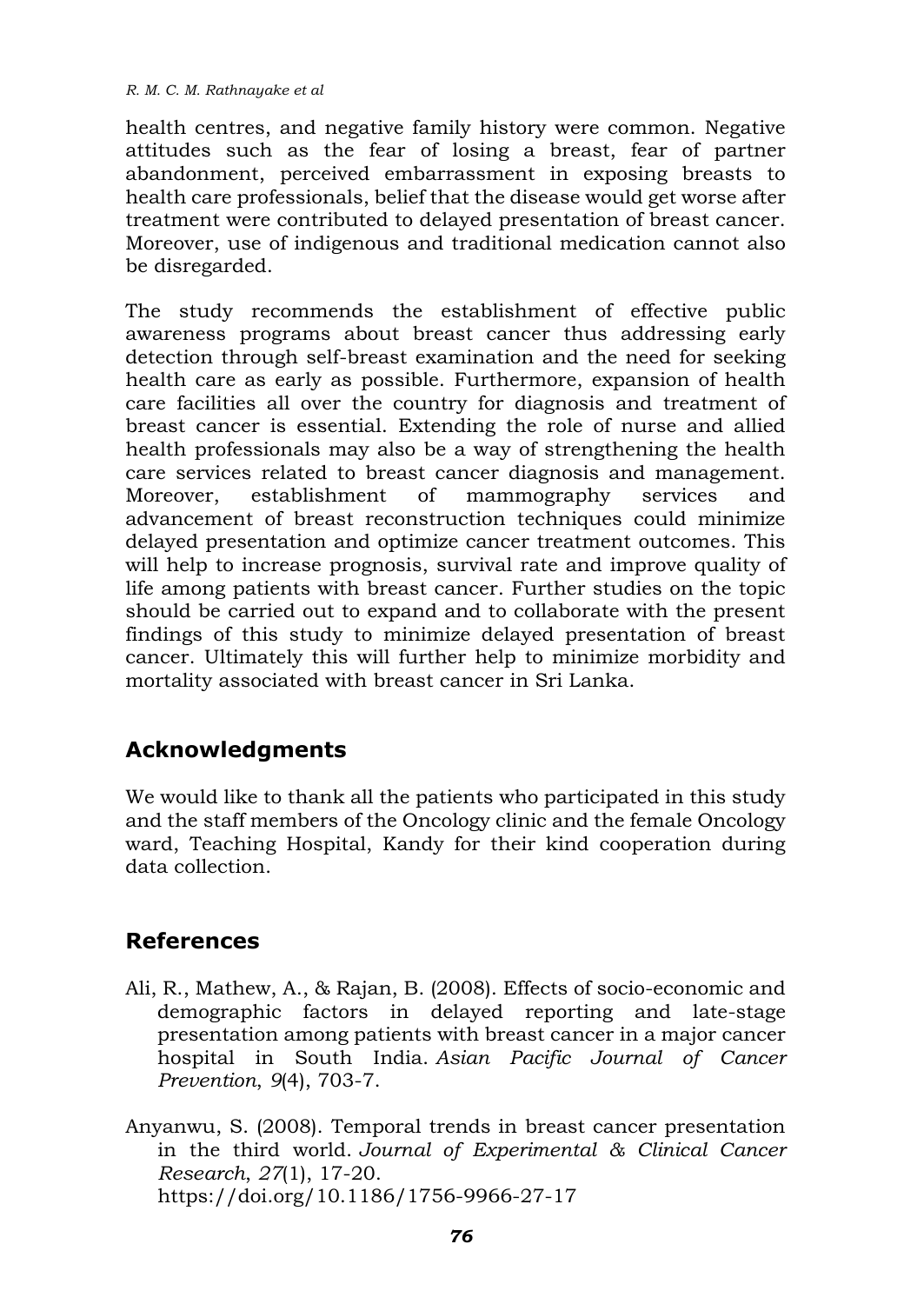- Arndt, V., Stürmer, T., Stegmaier, C., Ziegler, H., Dhom, G., & Brenner, H. (2002). Patient delay and stage of diagnosis among breast cancer patients in Germany – a population-based study. *British Journal of Cancer*, *86*(7), 1034-1040. doi: [10.1038/sj.bjc.6600209](https://dx.doi.org/10.1038%2Fsj.bjc.6600209)
- Asoogo, C., & Duma, S. E. (2015). Factors contributing to late breast cancer presentation for health care amongst women in Kumasi, Ghana. *Curationis*, *38*(1), 1-7. [https://doi.org/1](https://doi.org/10.1037/arc0000014)0.4102/curationis.v38i1.1287
- Bailey, L. (2008). A Review of: Inhabited Silence in Qualitative Research: Putting Poststructural Theory to Work; A Practical Guide to the Qualitative Dissertation. *Educational Studies*, *44*(3), 282-288. [https://doi.org/](https://doi.org/10.1037/arc0000014) 10.1080/00131940802511567
- Bray, F., Ferlay, J., Soerjomataram, I., Siegel, R. L., Torre, L. A., & Jemal, A. (2018). Global cancer statistics 2018: GLOBOCAN estimates of incidence and mortality worldwide for 36 cancers in 185 countries. *CA: A Cancer Journal for Clinicians*. [https://doi.org/](https://doi.org/10.1037/arc0000014) 10.3322/caac.21492
- Donkor, A., Lathlean, J., Wiafe, S., Vanderpuye, V., Fenlon, D., Yarney, J., Opoku, S., Antwi, W., & Kyei, A. (2015). Factors Contributing to Late Presentation of Breast Cancer in Africa: A Systematic Literature Review. *Archives of Medicine*, 8, 2. [https://doi.org/](https://doi.org/10.1037/arc0000014) 10.1007/s12609-018-0278-7
- Ferlay, J., Shin, H., Bray, F., Forman, D., Mathers, C., & Parkin, D. (2010). Estimates of worldwide burden of cancer in 2008: GLOBOCAN 2008. *International Journal of Cancer*, *127*(12), 2893- 2917. [https://doi.org/](https://doi.org/10.1037/arc0000014) 10.1002/ijc.25516
- Ferlay, J., Soerjomataram, I., Dikshit, R., Eser, S., Mathers, C., & Rebelo, M. (2014). Cancer incidence and mortality worldwide: Sources, methods and major patterns in GLOBOCAN 2012. *International Journal of Cancer*, *136*(5), 359-386. <http://dx.doi.org/10.1002/ijc.29210>
- Grunfeld, E., Ramirez, A., Hunter, M., & Richards, M. (2002). Women's knowledge and beliefs regarding breast cancer. *British Journal of Cancer*, *86*(9), 1373-1378.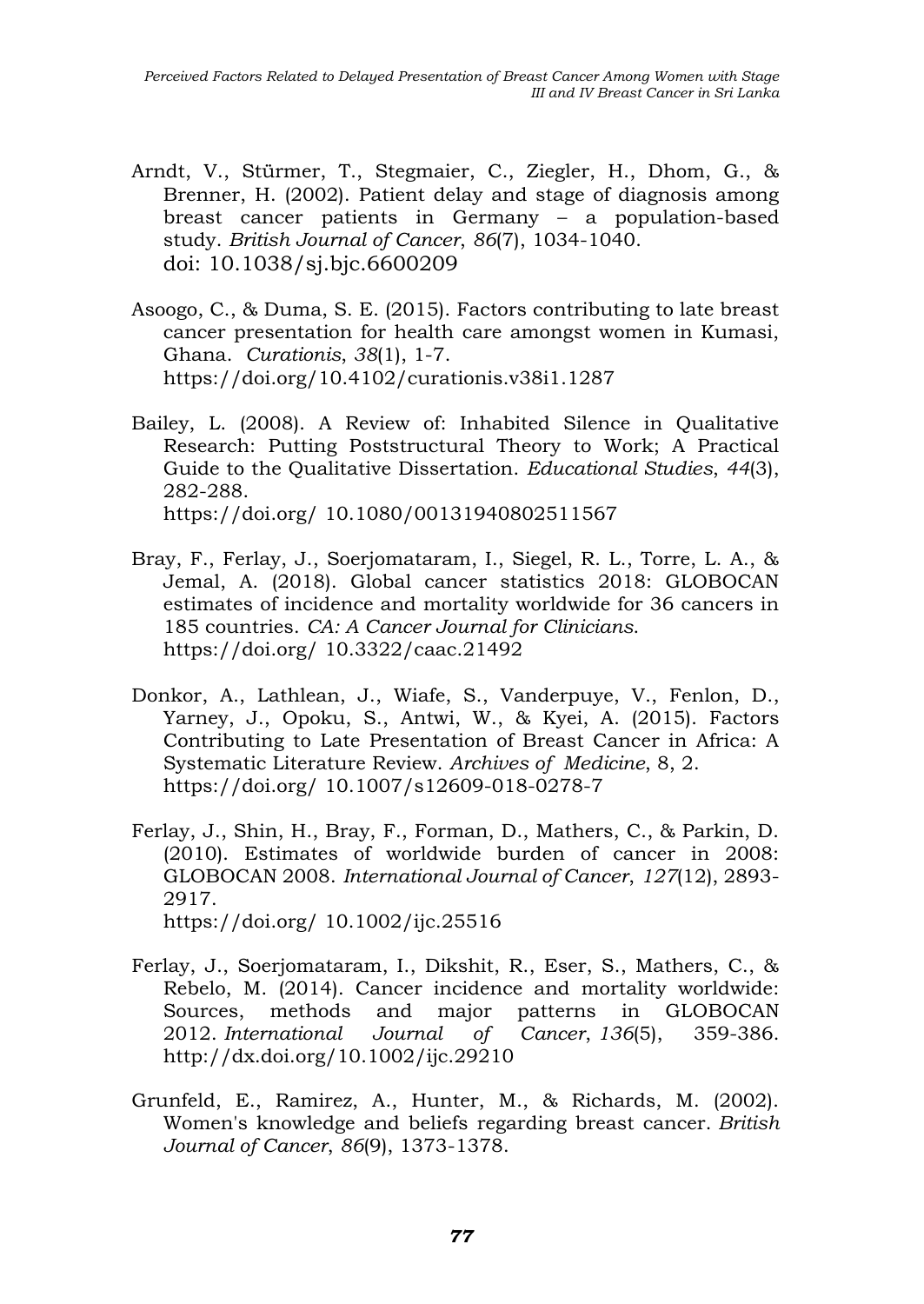https://doi.org/ 10.1038/sj.bjc.6600260

- [Khan, M., Shafiqu](https://doi.org/10.1037/arc0000014)e, S., Khan, M., Shahzad, M., & Iqbal, S. (2015). Presentation Delay in Breast Cancer Patients, Identifying the Barriers in North Pakistan. *Asian Pacific Journal of Cancer Prevention*, *16*(1), 377-380. https://doi.org/10.7314/apjcp.2015.16.1.377
- [Kothari, C. \(2008\)](https://doi.org/10.1037/arc0000014). *Research methodology: methods and techniques.* Delhi: New Age International.
- Kumari, P. B. V. R. & Goonewardena, C. S. E. (2011). Delay among women reporting symptoms of Breast cancer. *Journal of the College of Community Physicians of Sri Lanka*, *16*(1). 17-22. https://doi.org/10.4038/jccpsl.v16i1.3867
- [Kuruppu, D. C.](https://doi.org/10.1037/arc0000014), Wijerathna, C. N., Gunawardhana, C. & Amarasinghe I. (2015). Knowledge on breast cancer: a population - based study in Sri Lanka. *Asian Pacific Journal of Health Science, 2*, 41-47.
- Lannin, D. R., Mathews, H. F., Mitchell, J., Swanson, M. S., Swanson, F. H., & Edwards, M. S. (1998). Influence of socioeconomic and cultural factors on racial differences in late-stage presentation of breast cancer. *Jama*, *279*(22), 1801-1807. https://doi.org/10.1001/jama.279.22.1801
- [Malik, I. A., & Go](https://doi.org/10.1037/arc0000014)palan, S. (2003). Use of CAM results in delay in seeking medical advice for breast cancer. *European Journal of Epidemiology*, *18*(8), 817-822. https://doi.org/10.1023/a:1025343720564
- [Mensah, S., Dogbe](https://doi.org/10.1037/arc0000014), J., Kyei, I., Addofoh, N., Paintsil, V., & Osei, T. L. (2015). Determinants of late presentation and histologic types of breast cancer in women presenting at a teaching hospital in Kumasi, Ghana. *Journal of Cancer Prevention & Current Research*, 3(4).https://doi.org/10.15406/jcpcr.2015.03.00089
- Mont[azeri, A., Ebrahim](https://doi.org/)i, M., Mehrdad, N., Ansari, M., & Sajadian, A. (2003). Delayed presentation in breast cancer: a study in Iranian women. *BMC Women's Health*, *3*(1), 4. https://doi.org/10.1186/1472-6874-3-4
- [National Cancer C](https://doi.org/10.1037/arc0000014)ontrol Programme (2016). *Cancer Incidence Data, Sri Lanka 2001-2010.* Colombo